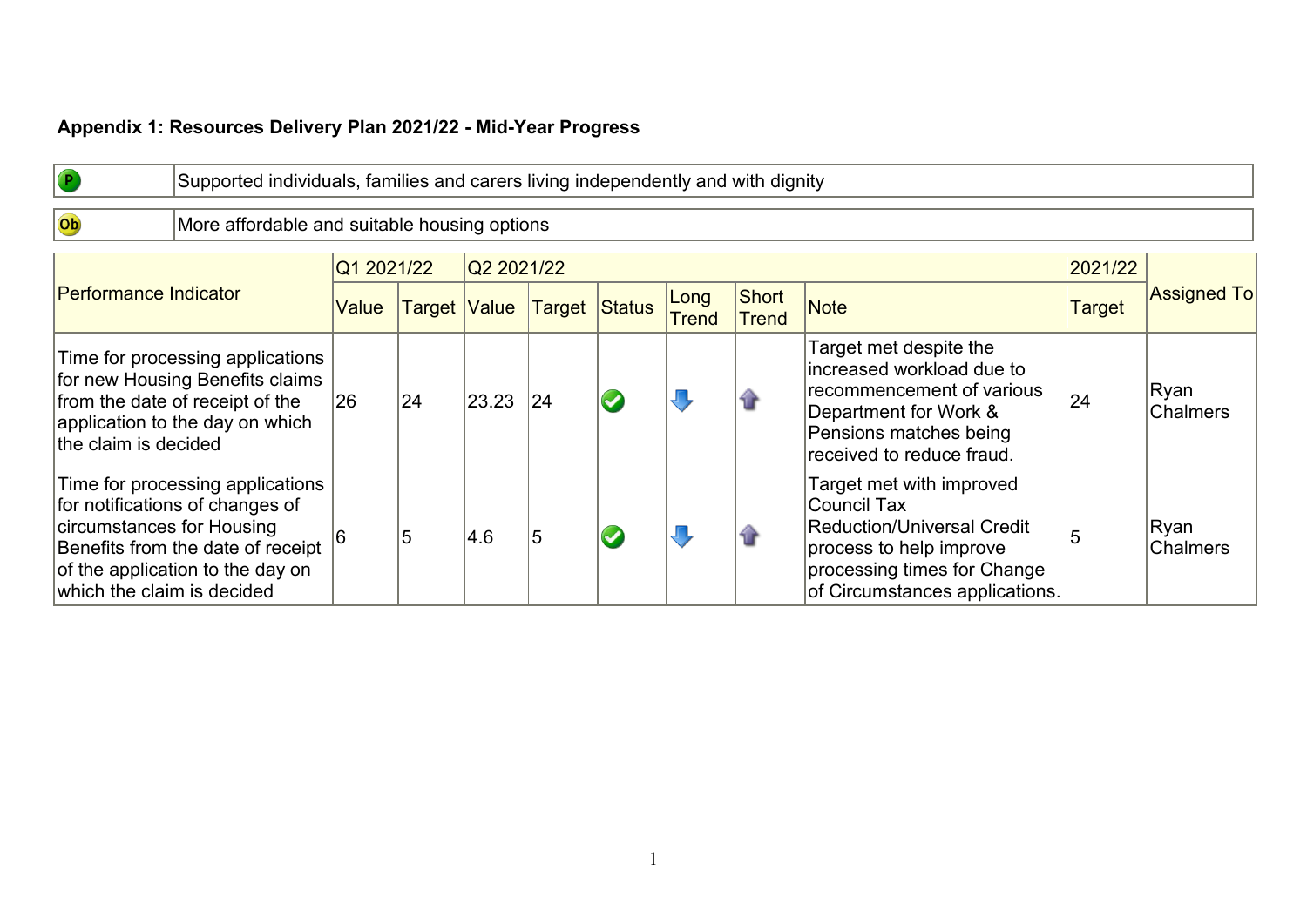Ob

## Strong financial governance and sustainable budget management (Service Objective)

|                                                                                                                       | Q1 2021/22 |               | Q2 2021/22   |               |        |                                |   |                                                                                                                                                                                                                         |               | $ 2021/22 $ Assigned To  |
|-----------------------------------------------------------------------------------------------------------------------|------------|---------------|--------------|---------------|--------|--------------------------------|---|-------------------------------------------------------------------------------------------------------------------------------------------------------------------------------------------------------------------------|---------------|--------------------------|
| <b>Performance Indicator</b>                                                                                          | Value      | <b>Target</b> | <b>Value</b> | <b>Target</b> | Status | Long Short<br>Trend Trend Note |   |                                                                                                                                                                                                                         | <b>Target</b> |                          |
| Current tenants' arrears as a<br>percentage of total rent due                                                         | 12.62%     | 13%           | 12.12%       | 13%           |        |                                |   | Target met due to improved<br>rent collection process due to<br>streamlining of interventions<br>and also increased court<br>lactions to assist with<br>recovery.                                                       | 13%           | Ryan<br><b>Chalmers</b>  |
| Gross rent arrears (all tenants)<br>as at 31 March each year as a<br>percentage of rent due for the<br>reporting year | $ 9.36\%$  | 10.35%        | $ 9.55\%$    | 10.35%        |        |                                | 1 | Target met due to improved<br>rent collection process due to<br>streamlining of interventions,<br>lincreased court actions to<br>assist with recovery and also<br>increased work in relation to<br>former tenant debts. | 10.35%        | ∣Ryan<br><b>Chalmers</b> |

| <b>Action</b>                                                                                                                                                         | Status Progress | Due Date                     | Comment                                                                                                                                                                                                                                                                                                               | Assigned<br>To          |
|-----------------------------------------------------------------------------------------------------------------------------------------------------------------------|-----------------|------------------------------|-----------------------------------------------------------------------------------------------------------------------------------------------------------------------------------------------------------------------------------------------------------------------------------------------------------------------|-------------------------|
| Review ways of decreasing<br>corporate debt through<br>continued improvements to debt<br>collection processes in relation<br>to sundry, NDR, Council Tax<br>land rent | 33%             | $ 31 - \text{Mar} -$<br>2022 | Recovery of debts has been impacted by COVID-19.<br>However a review of all processes within Corporate Debt<br>was carried out to streamline to maximise recovery and<br>reduce costs of contact.<br>We have reviewed the process for recovery of Council<br>Tax debt with our debt partners, improving the interface | Ryan<br><b>Chalmers</b> |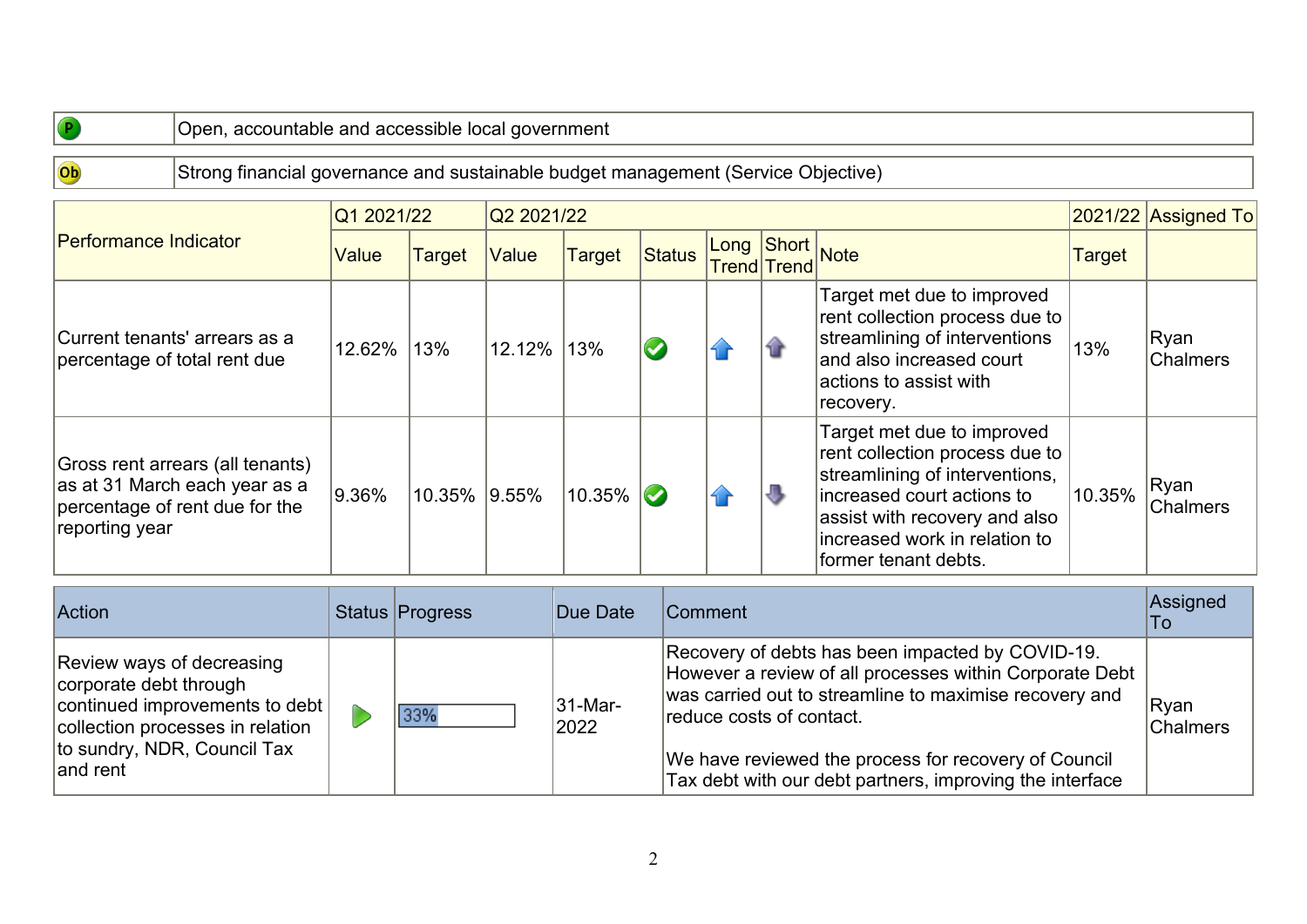| Action                                                                                                      |               | Status Progress | Due Date        | Comment                                                                                                                                                                                                                                                                           | Assigned<br>To    |
|-------------------------------------------------------------------------------------------------------------|---------------|-----------------|-----------------|-----------------------------------------------------------------------------------------------------------------------------------------------------------------------------------------------------------------------------------------------------------------------------------|-------------------|
|                                                                                                             |               |                 |                 | between systems to allow earlier contact. In addition,<br>system improvements have been implemented with our<br>Corporate Arrears Recovery System to allow bulk<br>requests for Department for Work & Pensions for debt<br>recoveries which has resulted in increased recoveries. |                   |
| Continue to review ways to<br>improve rent collection rates in<br>conjunction with Housing and<br>lW4U      |               | 42%             | 31-Mar-<br>2022 | Discussions are continuing with Housing around the<br>management of arrears. Performance and approach will<br>be monitored on an ongoing basis.                                                                                                                                   | Ryan<br>Chalmers  |
| Ensure continued compliance<br>with the Code of Good<br><b>Governance</b>                                   | $\bm{\omega}$ | 100%            | 31-Mar-<br>2022 | Completed as part of the annual review of Annual<br>Governance Statement 2021 and reported to Audit<br>Committee 16 June 2021.                                                                                                                                                    | Andi<br>Priestman |
| Submit draft Annual<br>Governance Statement to the<br>Audit Committee for 20/21 Plan                        | $\bullet$     | 100%            | 30-Jun-<br>2021 | Annual Governance Statement submitted to Audit<br>Committee 16 June 2021.                                                                                                                                                                                                         | Andi<br>Priestman |
| Continue to improve and deliver<br>the Assurance Statement to<br>support the Annual Governance<br>Statement | $\bm{\omega}$ | 100%            | 31-Mar-<br>2022 | Presentation given to PMRG and attended Chief Officer<br>Senior Management Team meetings to provide advice<br>and support on the process.                                                                                                                                         | Andi<br>Priestman |
| Deliver Internal Audit &<br>Corporate Fraud plan for<br>2021/22                                             |               | 33%             | 31-Mar-<br>2022 | Delivering the Internal Audit & Corporate Fraud Plan is<br>progressing as planned. Progress was reported to Audit<br>Committee in September with a second progress report<br>due at the end of November.                                                                          | Andi<br>Priestman |
| Complete Internal Audit &<br>Corporate Fraud plan for<br>2020/21                                            |               | 50%             | 31-Aug-<br>2021 | There have been delays due to staff illness, staff<br>turnover, and other priorities, with two audits outstanding.<br>They will now be finalised and reported to Audit<br>Committee in March.                                                                                     | Andi<br>Priestman |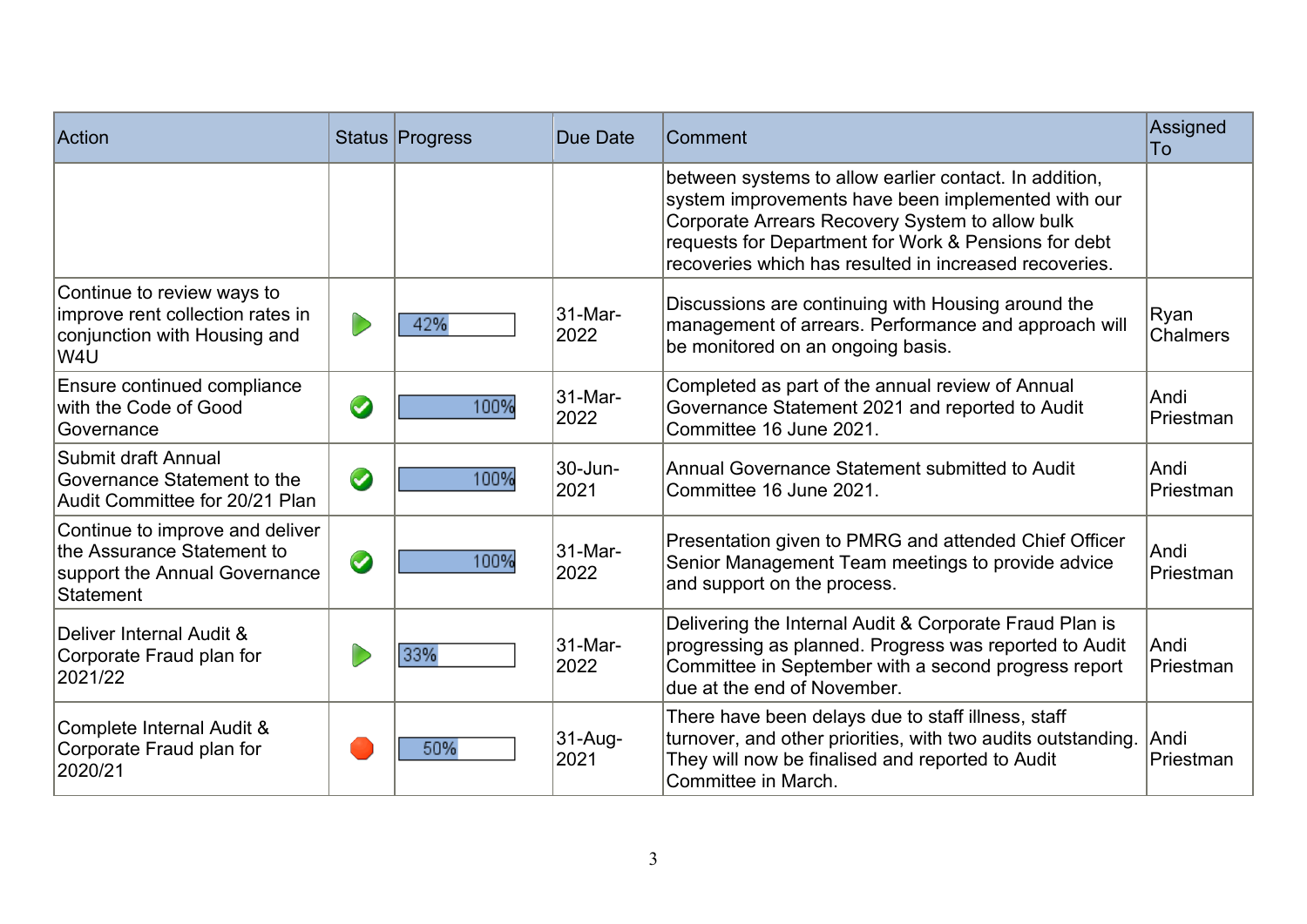| Action                                                                                                  | Status Progress | Due Date<br>Comment                                                                                                     |                                                                                                                                                                                      | Assigned<br>To                                                                              |
|---------------------------------------------------------------------------------------------------------|-----------------|-------------------------------------------------------------------------------------------------------------------------|--------------------------------------------------------------------------------------------------------------------------------------------------------------------------------------|---------------------------------------------------------------------------------------------|
| Review and update the long<br>term finance strategy                                                     | 50%             | 31-Mar-<br>2022                                                                                                         | Update of Long Term Finance Strategy reported to<br>Council 27 October 2021.                                                                                                         | Stephen<br>West                                                                             |
| Provide timely and accurate<br>budgetary control reporting for<br>Council and associated bodies         | 44%             | 31-Mar-<br>All budgetary control reports for Council and associated<br>2022<br>bodies prepared and provided as planned. |                                                                                                                                                                                      | Gillian<br><b>McNeilly</b>                                                                  |
| Report agreed savings options<br>and management adjustments<br>through the budgetary control<br>process | 44%             | 31-Mar-<br>Reports prepared and submitted as planned.<br>2022                                                           |                                                                                                                                                                                      | Gillian<br><b>McNeilly</b>                                                                  |
| Provide timely and accurate<br>financial statements for the<br>Council and associated bodies            | 50%             | 31-Mar-<br>2022                                                                                                         | The audits of the draft Statements are progressing as<br>planned, with some Statements now finalised for the<br>West Dunbartonshire Leisure Trust and Clydebank<br>Property Company. | Gillian<br><b>McNeilly</b>                                                                  |
| Provide finance services to the<br><b>Inew West Dunbartonshire</b><br>Energy Ltd company                | 33%             | 31-Mar-<br>2022                                                                                                         | Finance services are being provided to the new<br>company.                                                                                                                           | Adrian<br>Gray;<br>Gillian<br>McNeilly;<br>Jackie<br>Nicol-<br>Thomson:<br>Karen<br>Shannon |
| Upgrade payments received<br>governance processes and IT<br>systems                                     | 50%             | 31-Mar-<br>2022                                                                                                         | The upgrade to the cash receipting system is progressing<br>as planned with the new version scheduled to go live in<br>December 2021.                                                | Karen<br>Shannon                                                                            |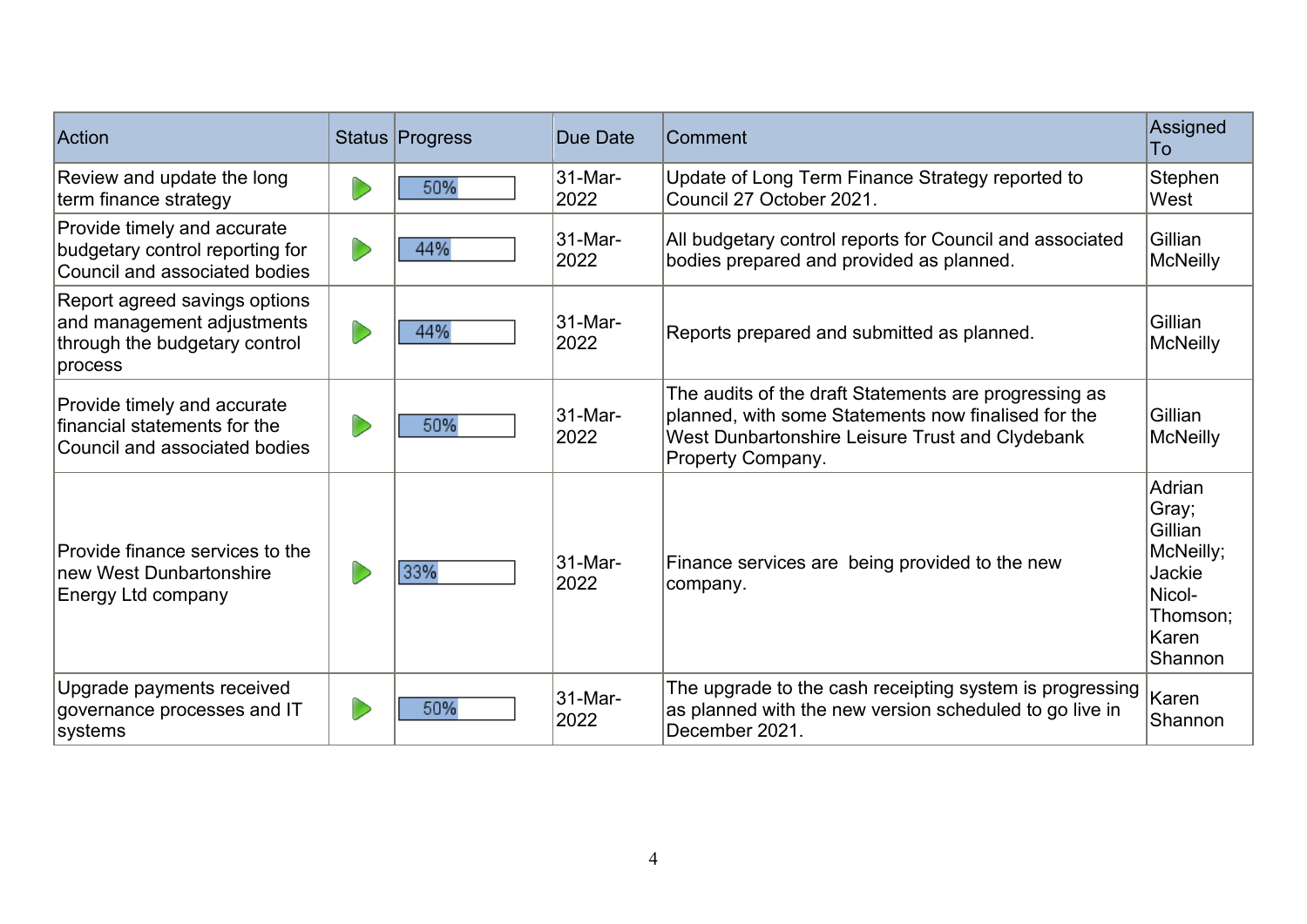| <b>Risk</b>                                                                                     | <b>Current Risk</b><br><b>Matrix</b> | <b>Date</b><br><b>Reviewed</b> | <b>Latest Note</b>                                                                                                                                                                                                                                                                                                                                                                                                        | <b>Target Risk</b><br>Matrix | <b>Assigned To</b> |
|-------------------------------------------------------------------------------------------------|--------------------------------------|--------------------------------|---------------------------------------------------------------------------------------------------------------------------------------------------------------------------------------------------------------------------------------------------------------------------------------------------------------------------------------------------------------------------------------------------------------------------|------------------------------|--------------------|
| COVID-19 impact on<br><b>Resources Service Delivery</b>                                         | <b>Jkelihood</b><br>Impact           | 20-Sep-2021                    | Based on experience throughout the<br>pandemic it is assessed that the likelihood<br>of COVID-19 impacting significantly on<br>service delivery is low, whilst recognising<br>that if it did happen then there would be<br>some level of disruption. Appropriate<br>contingency plans are in place to allow the<br>vast majority of tasks to be completed<br>remotely should another significant<br>lockdown event occur. | <b>ikelihood</b><br>Impact   | Stephen West       |
| COVID-19 impact on<br><b>Resources Workforce</b>                                                | ikelihood<br>Impact                  | 20-Sep-2021                    | Based on the experience so far throughout<br>the pandemic it is felt that the likelihood of a<br>significant impact on workforce is low,<br>though if it did happen then some impact<br>would be experienced. Appropriate<br>contingency plans are in place to allow the<br>vast majority of tasks to be completed<br>remotely should another significant<br>lockdown event occur.                                        | <b>ikelihood</b><br>Impact   | Stephen West       |
| Failure to provide assurance of $\frac{8}{2}$<br>the system of financial controls $\frac{1}{2}$ | Impact                               | 02-Sep-2021                    | There is no change in impact or likelihood at $\mid$<br>mid-year. The audit universe is reviewed<br>and updated on a regular basis for any<br>changes to risk profiles. The audit plan<br>progress is reported to Audit Committee at<br>each committee cycle.                                                                                                                                                             | <b>ikelihood</b><br>Impact   | Andi Priestman     |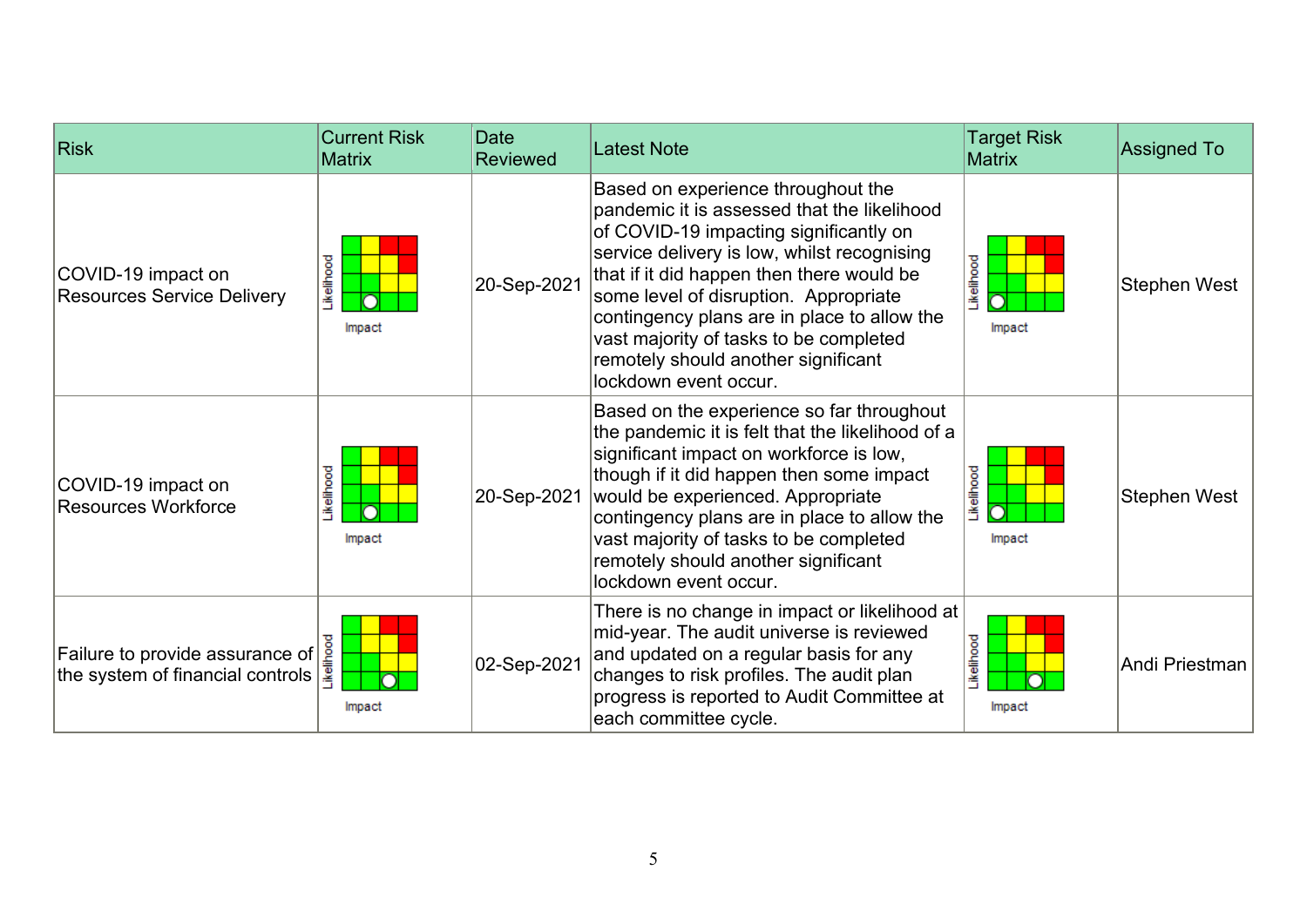| <b>Risk</b>                                                                                                                                                                | <b>Current Risk</b><br><b>Matrix</b> | Date<br><b>Reviewed</b> | <b>Latest Note</b>                                                                                                                                                                                                                                                                                                    | <b>Target Risk</b><br><b>Matrix</b> | <b>Assigned To</b>   |
|----------------------------------------------------------------------------------------------------------------------------------------------------------------------------|--------------------------------------|-------------------------|-----------------------------------------------------------------------------------------------------------------------------------------------------------------------------------------------------------------------------------------------------------------------------------------------------------------------|-------------------------------------|----------------------|
| Debt is not recovered<br>efficiently or effectively, with<br>linherent risk of financial loss                                                                              | <b>kelihood</b><br>Impact            | 23-Sep-2021             | <b>Effectively implement the Corporate Debt</b><br>Policy, ensure income maximisation in<br>collaboration with W4U. Improvements<br>made to the process around Council Tax<br><b>Reduction claims for Universal Credit</b><br>claimants, although concerns remain around<br>additional admin required in these cases. | <b>ikelihood</b><br>Impact          | Ryan Chalmers        |
| Increase in the level of rent<br>arrears due to the level of<br><b>Welfare Reform changes and</b><br>general state of economy                                              | Likelihood<br>Impact                 | 23-Sep-2021             | Arrears have increased despite joint working<br>between Corporate Debt, Housing and<br>Working4U. Process is currently being<br>reviewed following discussions between<br>Resources and Housing with roll out<br>planned in October.                                                                                  | <b>kelihood</b><br>Ō<br>Impact      | <b>Ryan Chalmers</b> |
| National delays in<br>implementing Welfare Reform<br>changes; ineffective ICT<br>systems or processes e.g. with<br>the DWP affecting delivery of<br>Welfare Reform changes | ikelihood<br>Impact                  | 23-Sep-2021             | Continue to monitor any delays or<br>underlying impact on systems                                                                                                                                                                                                                                                     | <b>kelihood</b><br>Impact           | <b>Ryan Chalmers</b> |
| <b>Failure to meet statutory</b><br>Failure to meet statutory<br>deadlines for external returns<br>(including HMRC) and financial<br>Istatements                           | Impact                               | 01-Oct-2021             | The risk assessment at mid-year remains<br>The risk assessment at mid-year remains<br>unchanged. There are a range of controls in<br>place to ensure that the likelihood of this risk<br>occurring remains low.                                                                                                       | Impact                              | Gillian McNeilly     |
| Financial projections are<br>significantly incorrect                                                                                                                       | <b>kelihood</b><br>Impact            | 01-Oct-2021             | The risk assessment at mid-year remains<br>unchanged. In general, many factors that<br>influence this risk are out with our control,<br>including Scottish Government funding.                                                                                                                                        | Likelihood<br>lmpact                | Gillian McNeilly     |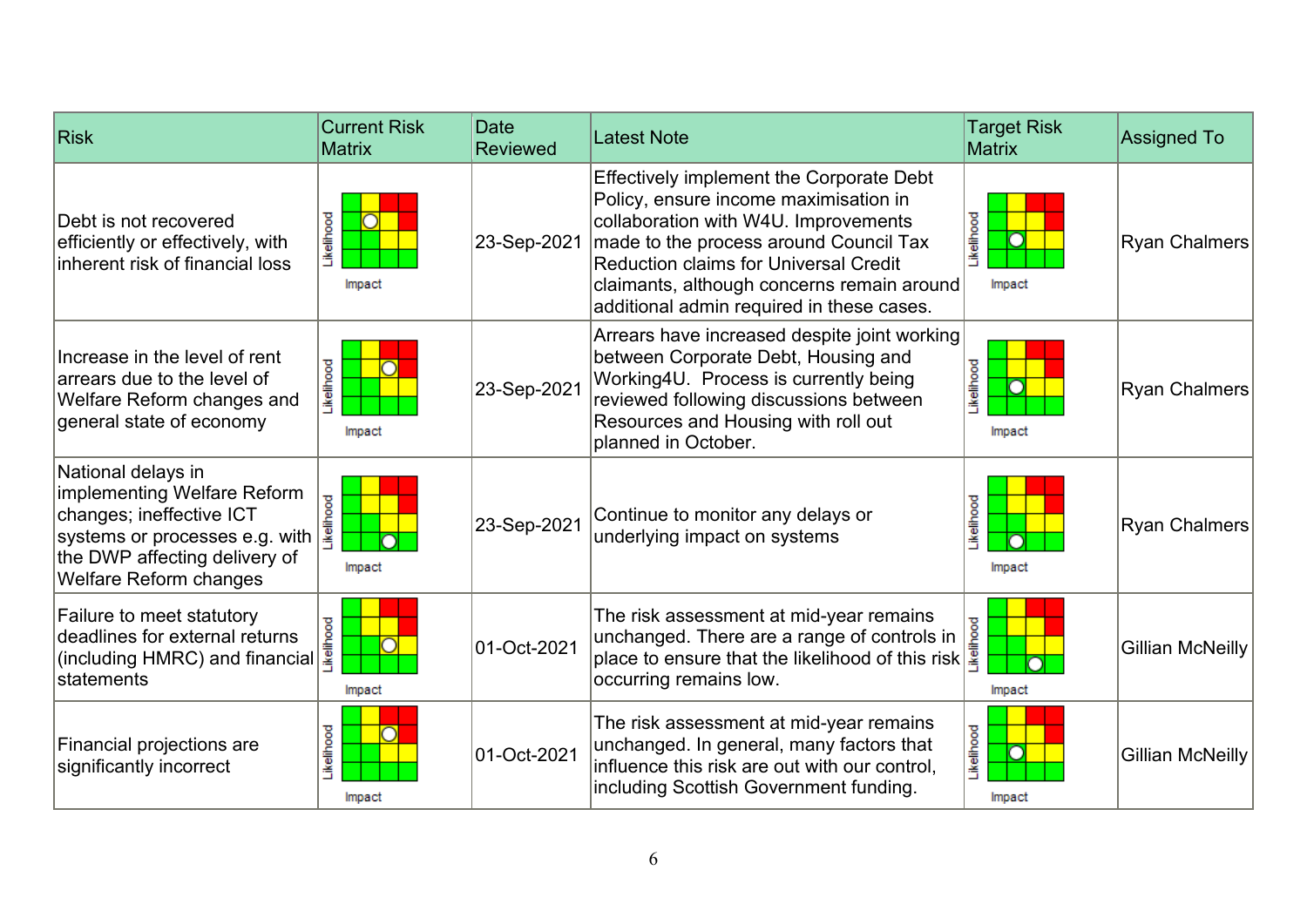| Risk                                                                                  | <b>Current Risk</b><br><b>Matrix</b> | Date<br><b>Reviewed</b> | <b>Latest Note</b>                                                                                                                                                                                                                                                                                                                                              | <b>Target Risk</b><br>Matrix    | <b>Assigned To</b> |
|---------------------------------------------------------------------------------------|--------------------------------------|-------------------------|-----------------------------------------------------------------------------------------------------------------------------------------------------------------------------------------------------------------------------------------------------------------------------------------------------------------------------------------------------------------|---------------------------------|--------------------|
|                                                                                       |                                      |                         | However, the future projections of cost<br>continue to be significantly more difficult to<br>predict currently, due to COVID-19, such as<br>demand for services, availability of those<br>services, the general economy and funding<br>streams available. These are continually<br>monitored and projections updated.                                           |                                 |                    |
| Significant financial funding<br>reductions / limitations from<br>Scottish Government | .ikelihood<br>Impact                 | 01-Oct-2021             | The risk assessment at mid-year remains<br>unchanged. Given the impact of COVID-19<br>on the UK economy, together with<br>continuing reduction to the Scottish<br>population living in West Dunbartonshire,<br>we continue to project that there will be a<br>reduction in the general funding availability<br>from the Scottish Government in future<br>years. | <b>Ikelihood</b><br>Ō<br>Impact | Gillian McNeilly   |

 $\bullet$ 

Efficient and effective frontline services that improve the everyday lives of residents

Ob A committed and skilled workforce

| <b>Action</b>                                                                                                                                                                                            | Status Progress | Due Date               | Comment                                                                                                                                                                                                                                                                                | <b>Assigned To</b>         |
|----------------------------------------------------------------------------------------------------------------------------------------------------------------------------------------------------------|-----------------|------------------------|----------------------------------------------------------------------------------------------------------------------------------------------------------------------------------------------------------------------------------------------------------------------------------------|----------------------------|
| Continue to develop staff within<br>Finance services to ensure they<br>have the appropriate training<br>and knowledge to support<br>service needs and<br>transformational projects within<br>the Council | 50%             | <b>31-Mar-</b><br>2022 | The action and associated milestones are progressing<br>as planned. There is ongoing online training for<br>selected staff in specialised areas such as VAT and<br>year-end technical updates with technical knowledge<br>passed to general staff through the Finance Forum<br>update. | <b>Gillian</b><br>McNeilly |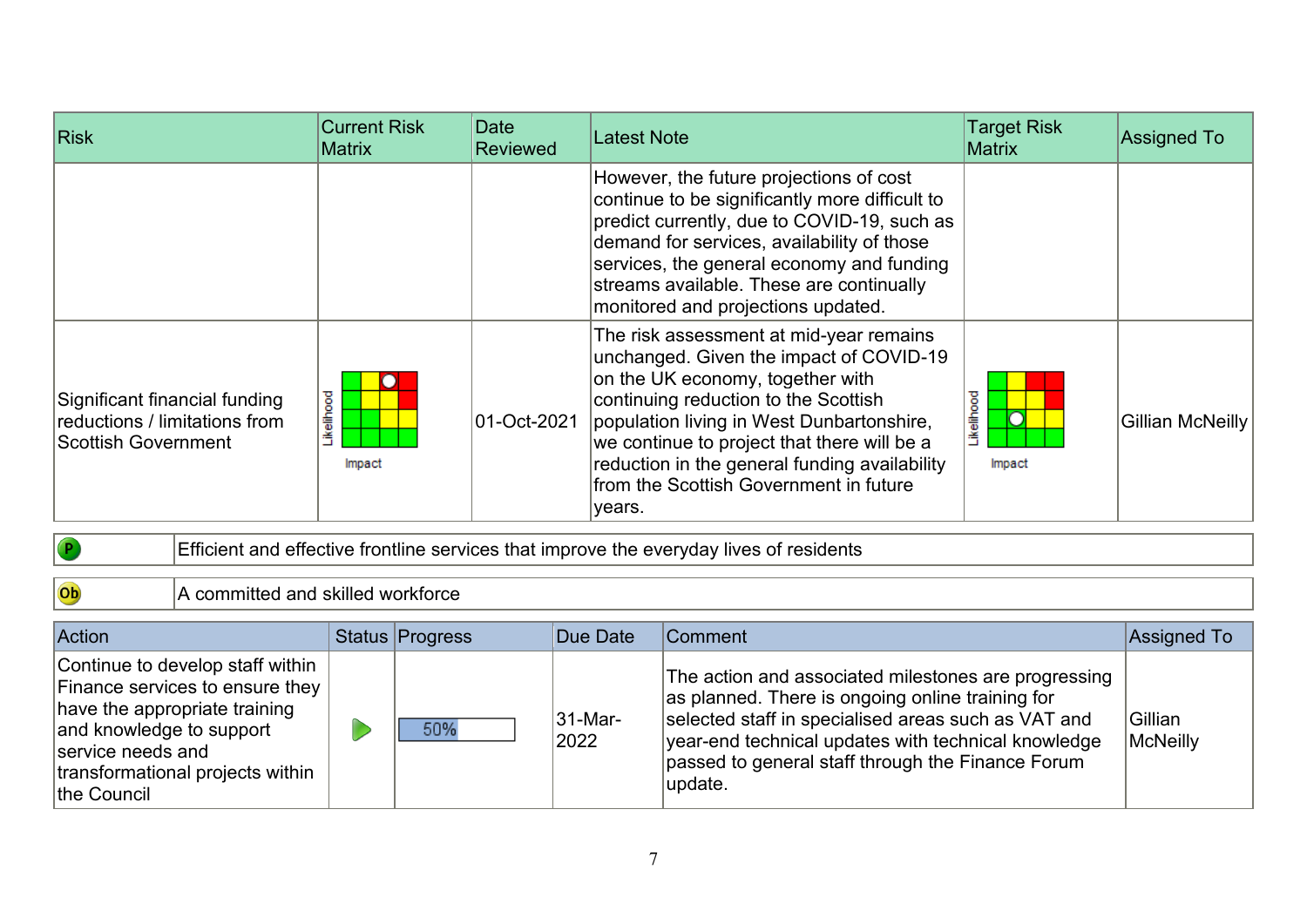| <b>Action</b>                                                                                         | Status Progress | Due Date        | lComment                                                                                                                                                                             | Assigned To  |
|-------------------------------------------------------------------------------------------------------|-----------------|-----------------|--------------------------------------------------------------------------------------------------------------------------------------------------------------------------------------|--------------|
| $ Carry$ out a survey of employees<br>$\vert$ in relation to 121s, team<br>meetings and communication | 33%             | 31-Mar-<br>2022 | Surveys now planned to be undertaken through<br>different approaches - linked to corporate approach to<br>staff surveys in 2021/22. First element commenced in<br>Imid October 2021. | Stephen West |

Ob

A continuously improving Council delivering best value

|                                                                                                           | Q1 2021/22 |                     | Q2 2021/22 |                 |           |                                                                                                                                                      |                | 2021/22                                                                                                                                                                                                                                                             | <b>Assigned</b> |                                                 |
|-----------------------------------------------------------------------------------------------------------|------------|---------------------|------------|-----------------|-----------|------------------------------------------------------------------------------------------------------------------------------------------------------|----------------|---------------------------------------------------------------------------------------------------------------------------------------------------------------------------------------------------------------------------------------------------------------------|-----------------|-------------------------------------------------|
| Performance Indicator                                                                                     | Value      | <b>Target Value</b> |            | Target Status   |           | Long<br><b>Trend</b>                                                                                                                                 | Short<br>Trend | <b>Note</b>                                                                                                                                                                                                                                                         | Target          | To                                              |
| Percentage of income due from<br>council tax received by the end<br>of the year                           | 29.3%      | 28%                 | 54.51%     | 53%             | $\bullet$ | U                                                                                                                                                    |                | Target exceeded and meeting<br>arranged with debt partners to<br>review cases of non-payment<br>to continue increase in<br>collection rate.                                                                                                                         | 96%             | Ryan<br><b>Chalmers</b>                         |
| Number of invoices paid within<br>30 calendar days of receipt as a<br>percentage of all invoices paid     | 91.56% 93% |                     | 92%        | 93%             |           | N/A                                                                                                                                                  | N/A            | Target narrowly missed<br>although performance has<br>improved over the previous<br>quarter as services continue to<br>adapt to remote working. At<br>the mid-year point, it is likely<br>that we will narrowly miss the<br>target of 93% set for the year-<br>end. | 93%             | Elaine<br>Chisholm;<br><b>Stella</b><br>Kinloch |
| Action                                                                                                    |            | Status Progress     |            | <b>Due Date</b> |           | Comment                                                                                                                                              |                |                                                                                                                                                                                                                                                                     |                 | <b>Assigned To</b>                              |
| Use benchmarking data to<br>evaluate service delivery and<br>performance within Internal<br>Audit & Fraud |            | 33%                 |            | 31-Mar-<br>2022 |           | Meeting held on 28 September. All Audit plans for<br>2021/22 have been submitted. These will be<br>monitored each quarter for benchmarking purposes. |                |                                                                                                                                                                                                                                                                     |                 | Andi<br>Priestman                               |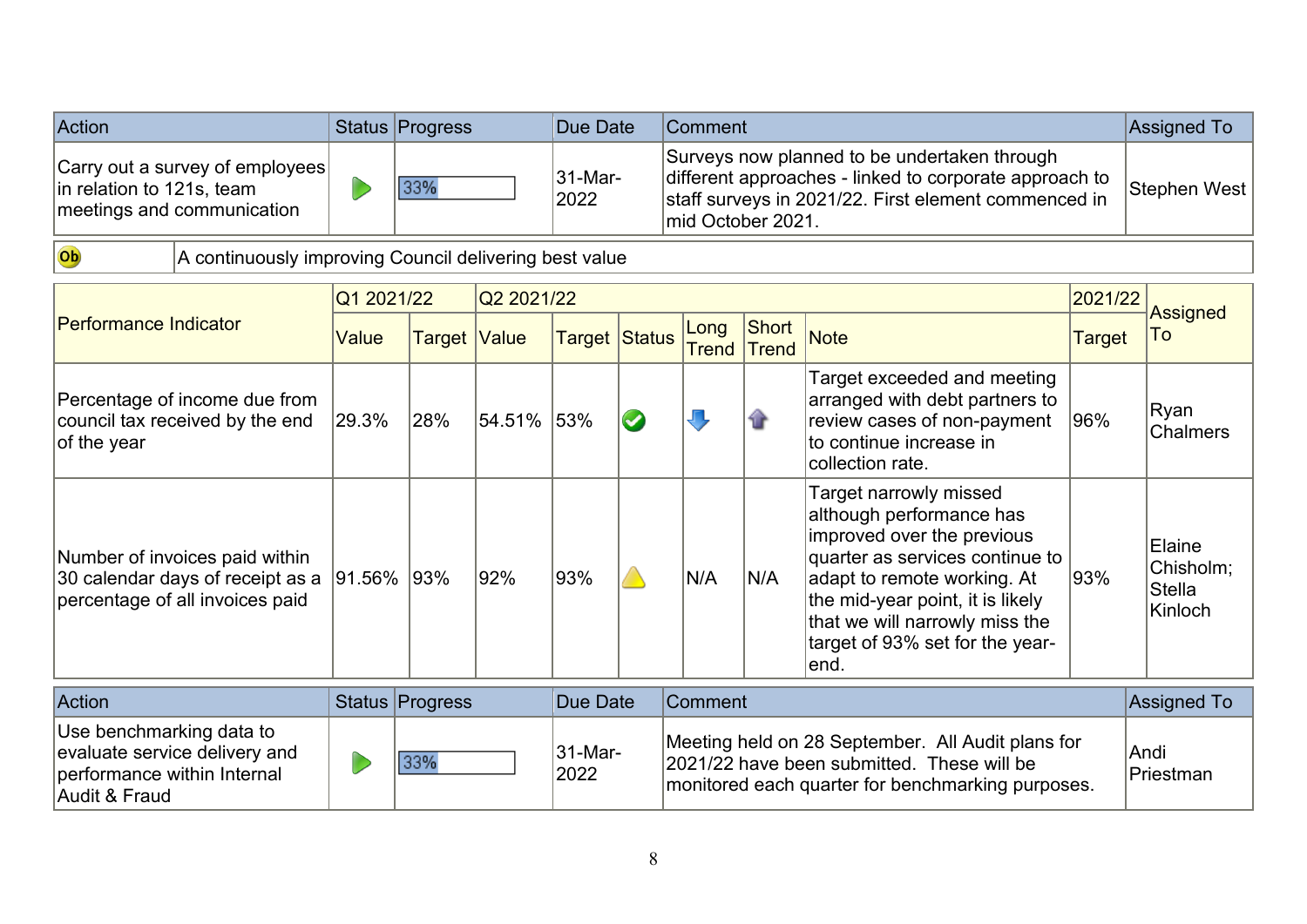| Action                                                                                                                                                                    | <b>Status Progress</b> | Due Date        | Comment                                                                                                                                                                                                                                                                                                                                     | Assigned To                |
|---------------------------------------------------------------------------------------------------------------------------------------------------------------------------|------------------------|-----------------|---------------------------------------------------------------------------------------------------------------------------------------------------------------------------------------------------------------------------------------------------------------------------------------------------------------------------------------------|----------------------------|
| Increase levels of process<br>automation across the Council<br>to improve efficiency                                                                                      | 50%                    | 31-Mar-<br>2022 | Project progressing albeit with some delays due to<br>technical challenges which have been reported to<br>Automation Board and PMRG. Three automations live<br>and 2 further automation being worked on. Pipeline for<br>phase 2 being developed.                                                                                           | Arun Menon                 |
| Continue the development of<br>Agresso reporting functionality<br>to maximise automation for<br>annual national returns (e.g.<br>LFR, WGA, POBE, Financial<br>Statements) | 50%                    | 31-Mar-<br>2022 | The action and associated milestones are progressing<br>as planned. For example, reports continue to be<br>developed to assist with the year-end financial<br>statements, allowing for easier and more transparent<br>audit working papers.                                                                                                 | Gillian<br>McNeilly        |
| Develop Finance leadership,<br>governance and controls across<br>the Council                                                                                              | 50%                    | 31-Mar-<br>2022 | The action and associated milestones are progressing<br>as planned. Finance has significant financial input into<br>various service appraisals throughout the Council,<br>such as Faifley Educational Campus, Early Years<br>expansion and the District Heating Network, ensuring<br>appropriate financial advice and scrutiny is provided. | Gillian<br><b>McNeilly</b> |
| Implement appropriate levels of<br>service satisfaction surveys                                                                                                           | 50%                    | 31-Mar-<br>2022 | The service areas that will carry out customer<br>satisfaction surveys were agreed during summer of<br>2021 and surveys will run at various points throughout<br>the year.                                                                                                                                                                  | <b>Stephen West</b>        |
| Review all complaints received<br>and make any necessary<br>service improvements                                                                                          | 50%                    | 31-Mar-<br>2022 | Details of upheld complaints are reviewed at<br>management team meetings to identify opportunities<br>for improvement.                                                                                                                                                                                                                      | Stephen West               |